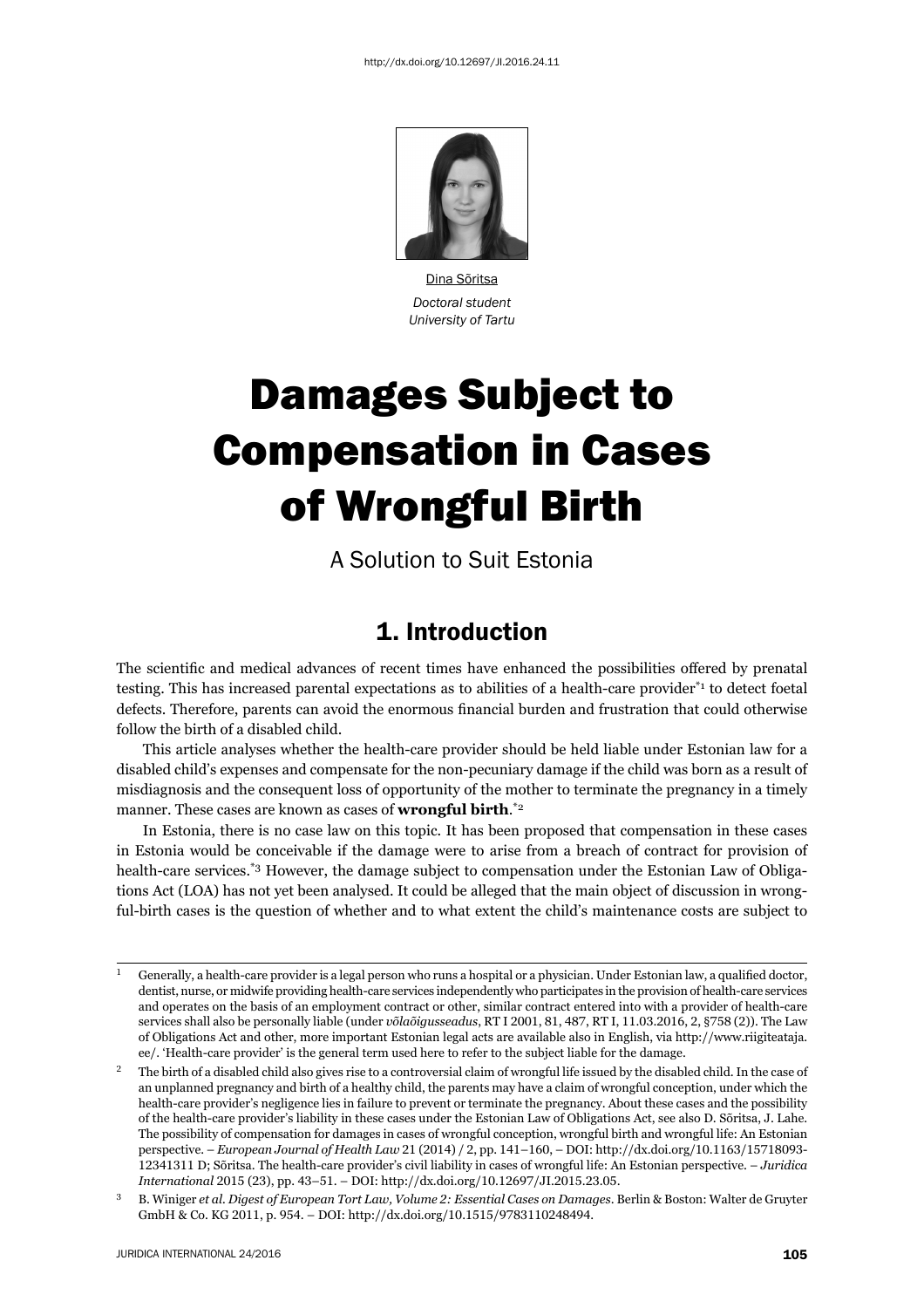compensation. Another question is whether the parents are entitled to non-pecuniary damages as compensation for the psychological harm of having to raise a disabled child.

The courts in the US and Germany are not uniform as to whether wrongful-birth claims should be allowed and what kinds of damages should be awarded. Although the majority of US states recognise the wrongful-birth cause of action, several states have statutorily barred these claims.\*4

The aim with this article is to propose a reasoned solution for Estonian law on the question of recoverable damages in cases of wrongful birth. The article is based on a comparative analysis: the Estonian law is compared to German and US law. German law has been chosen for comparative material because the German legal system, including German law (and also the standpoints established in case law and theoretical sources), has set an important example for the creation of Estonian civil law.\*5 United States law was selected in expectation of finding discussions of universal character – i.e., applicable, *inter alia*, in Estonian case law.<sup>\*6</sup>

# 2. The legal basis for a claim of wrongful birth and the health-care provider's liability

#### 2.1. The facts underlying the claim of wrongful birth

In a case of wrongful birth, the parents seek compensation for any damage related to birth of the disabled child, a situation that would have been prevented had the parents been correctly informed. It is necessary to emphasise that in these cases the health-care provider does not cause the disability.

There exist various invasive and non-invasive methods of prenatal testing for the detection of possible foetal defects.\*7 Although prenatal genetic testing is considered highly accurate, the potential for errors still exists.\*8 Thus it should be clear that the health-care provider cannot always prevent the birth of a disabled child even when the testing is performed 100% correctly. Accordingly, the health-care provider's negligence should be clearly shown in order for there to be a successful claim of wrongful birth.

According to the LOA's §762, the health-care provider's performance is evaluated in accordance with the general level of medical science at the time of provision of the services and the general duty of care expected from a health-care provider. Hence, the above-mentioned medical errors may also give rise to claims against the health-care provider under the Estonian LOA.

### 2.2. The ethical dilemma of avoiding the birth of a disabled child

In cases of wrongful birth, the major ethics-related tension is over the value to be attached to the autonomous decision of those who have been deprived of the opportunity to avoid having a child with particular traits.\*9 On one hand, the parents definitely have the right to make an informed decision on whether or not to abort a child with potential birth defects. On the other hand, the possibility of choosing and selecting the genetic make-up of a child implies the distasteful potential to create 'designer babies' and for discrimination against disabled people.\*10

J.K. Mason et al. *Law and Medical Ethics*. 8th ed. Oxford University Press 2011, p. 353.

<sup>&</sup>lt;sup>5</sup> See P. Varul *et al.* Tsiviilõiguse üldosa (General Part of Civil Law). Juura 2012, p. 25 (in Estonian).

<sup>ɷ</sup> According to German case law, wrongful-birth claims are allowed only with contract-based grounds. In the US case law, wrongful birth is generally regarded as medical malpractice tort, with the following prerequisites: 1) a duty, 2) a breach of duty, and 3) an injury 4) proximately caused by the breach. See, e.g., *Keel v. Banach*, 624 So.2d 1022 (1993). However, in *Grubbs ex rel. Grubbs v. Barbourville Family Health Center*, the breach-of-contract cause of action was recognised with the statement that a physician who contracts and charges for a service, such as a prenatal ultrasound scan and consequent opinion as to the results of that scan, is liable for any breach of contract in this regard. See *Grubbs ex rel. Grubbs v. Barbourville Family Health Ctr., P.S.C., 120 S.W.3d (2003).* 

On the possibilities and risks of prenatal testing methods, see J.K. Mason *et al.* (see Note 4), pp. 215–216; D.W. Whitney, K.N. Rosenbaum. Recovery of damages for wrongful birth. – *The Journal of Legal Medicine* 32 (2011) / 2, pp. 167-204, on pp.  $168-169$ ; – DOI: http://dx.doi.org/10.1080/01947648.2011.576616 P.L. Barber. Prenatal diagnosis: An ethical and regulatory dilemma. - *Houston Journal of Health Law & Policy* 13 (2013) / 2, pp. 329-351, on pp. 330-332, 345.

For more information, see D.W. Whitney, K.N. Rosenbaum (see Note 7), p. 170.

S.D. Pattinson. *Medical Law and Ethics*. 2nd ed. Thomson Reuters (Legal) Limited 2009, p. 333.

 $10$  P.L. Barber (see Note 7), pp. 347, 349.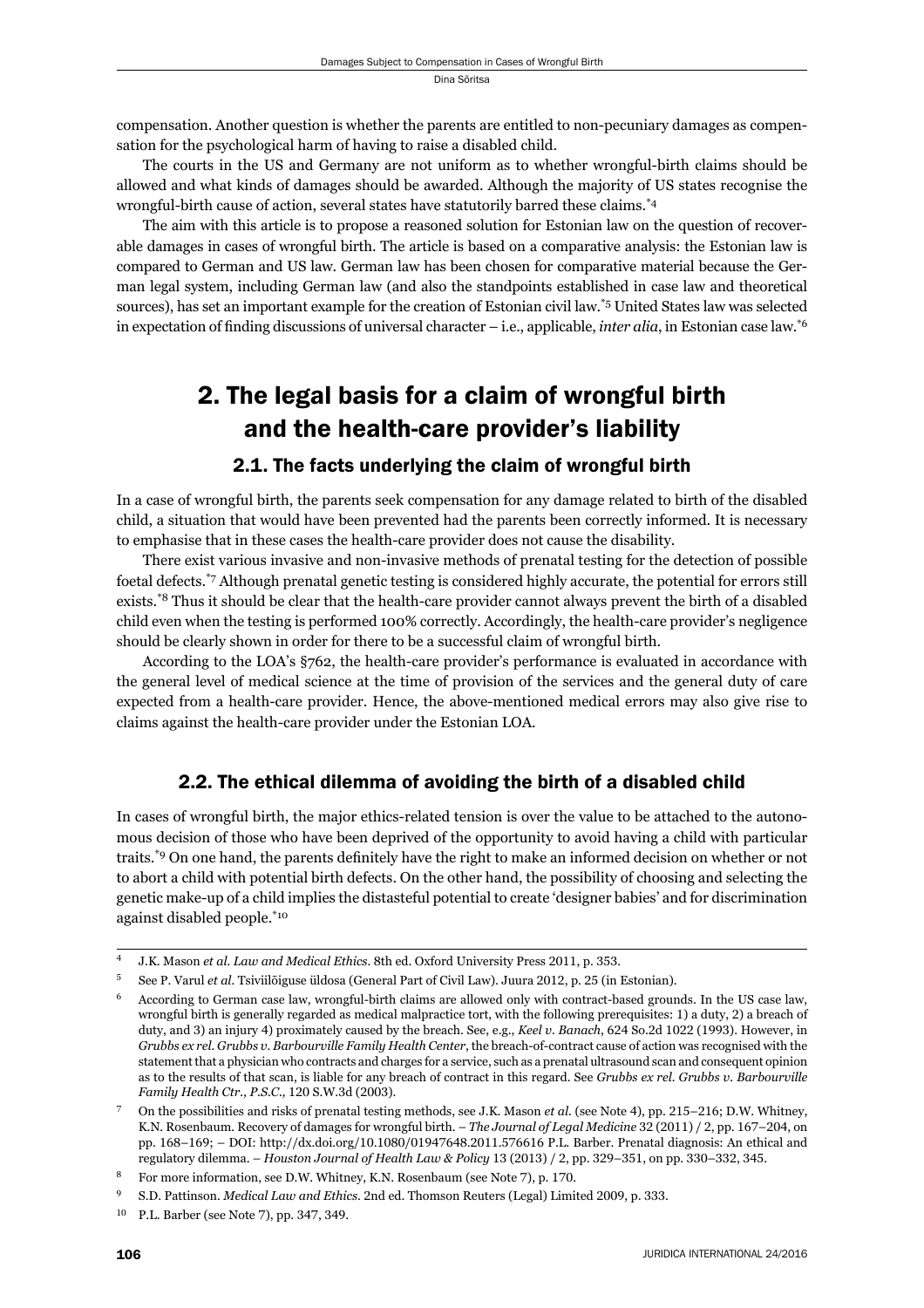The ethical dilemma linked to avoiding the birth of a disabled child arises also in the process of establishing the causation. In a wrongful-birth case, the plaintiff must, *inter alia*, prove that the child would have been aborted if the plaintiff had been made aware of the foetus's deformities.<sup>\*11</sup> The difficulty of establishing causation has justified dismissal of wrongful-birth action in several cases in the US.<sup>\*12</sup> Aside from the problem of causation, moral concerns as to the status of foetal life remain, alongside the fact that in absolute terms pregnancy has been actually sought in the cases at issue.\*13 Nevertheless, the majority of courts both in Germany and in the US have affirmed the existence of a claim of wrongful birth.

It has been stated that claims of wrongful birth should be permitted irrespective of apparent eugenic implications emerging. The parents have a well-recognised right to choose whether or not to terminate the pregnancy, and it would be unjust to leave the parents with the heavy burden of pecuniary and non-pecuniary damage incurred through deprivation of their right to choose due to the health-care provider's negligence.\*14 However, it should be clear that a wrongful-birth claim should not be allowable in consequence of every birth defect, no matter its significance.

The question of what conditions are 'medically relevant' and could accordingly give rise to a wrongfulbirth cause of action is also complicated. P.L. Barber and W.F. Hensel agree that, at some point, a line will have to be drawn with regard to what conditions are actionable, in consideration of the child's functional limitations and the extent of his or her suffering. $15$ 

In Estonia, the set of 'medically relevant' traits that give rise to a wrongful-birth cause of action should at least include those traits that would justify late-term abortion under the Estonian Termination of Pregnancy and Sterilisation Act (TPSA)\*16, §6 (2) 2) – i.e., traits with which the unborn child may have severe mental or physical damage to health.\*17 The gravity of the child's disability should be evaluated on a case-by-case basis.

## 2.3. Grounds for the health-care provider's contractual liability

Under the LOA's §759, the existence of a contract for provision of health-care services is presumed if the health-care provider has provided health-care services. This means that if an expectant mother undergoes prenatal testing in order to avoid the birth of a disabled child and, in consequence of that health-care provider's negligently performed testing, a disabled child is born, the health-care provider's liability could primarily be contractual in nature.\*18 The main prerequisite for contractual liability is breach of obligation. The following general prerequisites for a health-care provider's contractual liability exist under the LOA: 1) breach of obligation by the health-care provider, 2) damage caused to the patient, 3) a causal link between the breach of obligation and the damage, and 4) the health-care provider's fault.<sup>\*19</sup>

The health-care provider's failure to diagnose or disclose actual or potential birth defects during the pregnancy deprives the parents of the opportunity to abort a genetically defective child.\*20 Therefore, the

<sup>&</sup>lt;sup>11</sup> *Reed v. Campagnolo*, 630 A.2d 1145 (Md. 1993); *McKenney v. Jersey City Medical Center*, 771 A.2d 1153 (2001).

<sup>&</sup>lt;sup>12</sup> E.g., *Wilson v. Kuenzi*, 751 S.W.2d 741 (1988). Ivo Giesen finds it doubtful that the parents could prove that, had they known about the child's disability, they would have decided to terminate the pregnancy. See I. Giesen. Of wrongful birth, wrongful life, comparative law and the politics of tort law systems. – *Utrecht Law Review* 72 (2009), pp. 257-273.

<sup>&</sup>lt;sup>13</sup> J.K. Mason *et al.* (see Note 4), p. 353.

 $14$  For more information about the parents' right to procreative autonomy, see J.T. Stein. Backdoor eugenics: The troubling implications of certain damages awards in wrongful birth and wrongful life claims. – *Seton Hall Law Review*, 40 (2010), pp. 1117-1168, on pp. 1120-1128.

ɲɶ W.F. Hensel. The disabling impact of wrongful birth and wrongful life actions. – *Harvard Civil Rights – Civil Liberties Law Review* 40 (2005), pp. 141–195, on pp. 181–190; P.L. Barber (see Note 7), pp. 347–350.

 $^{16}$  Raseduse katkestamise ja steriliseerimise seadus, RT I 1998, 107, 1766, RT I, 20.02.2015, 11.

 $17$  According to the TPSA's §6 (2) 2, it is permissible to terminate the pregnancy even in the 12th to 22nd weeks in the event of risk of physical or mental abnormality of the foetus.

<sup>&</sup>lt;sup>18</sup> German law too allows wrongful-birth claims only on a contractual basis. BGH NJW 1997, 1638, 1640; BGH NJW 2002, 886; NJW 2002, 2636, 2637; NJW 2005, 891, 892. See also BGB §823, Schadensersatzpflicht ['Liability for damages']; H.-G. Bamberger, H. Roth. *Beck'scher Online-Kommentar BGB*, 37th ed. 2013, p. 756.

<sup>&</sup>lt;sup>19</sup> For details about the legal grounds for the health-care provider's contractual liability under the Estonian LOA, see also D. Sõritsa, J. Lahe (see Note 2).

It should be noted that the author presumes that both parents have a claim for wrongful birth. Under Estonian law, the question of whether the parent who is not a party to the contract is entitled to compensation for the damages depends foremost on whether the health-care provider had to recognise that the contract was directed also at the protection of the third party's (the second parent's) interests and rights (LOA's §81, on contracts with protective effect for a third party). In the author's opinion, if the patient informs the doctor of said patient's and the partner's wish to prevent the birth of a disabled child and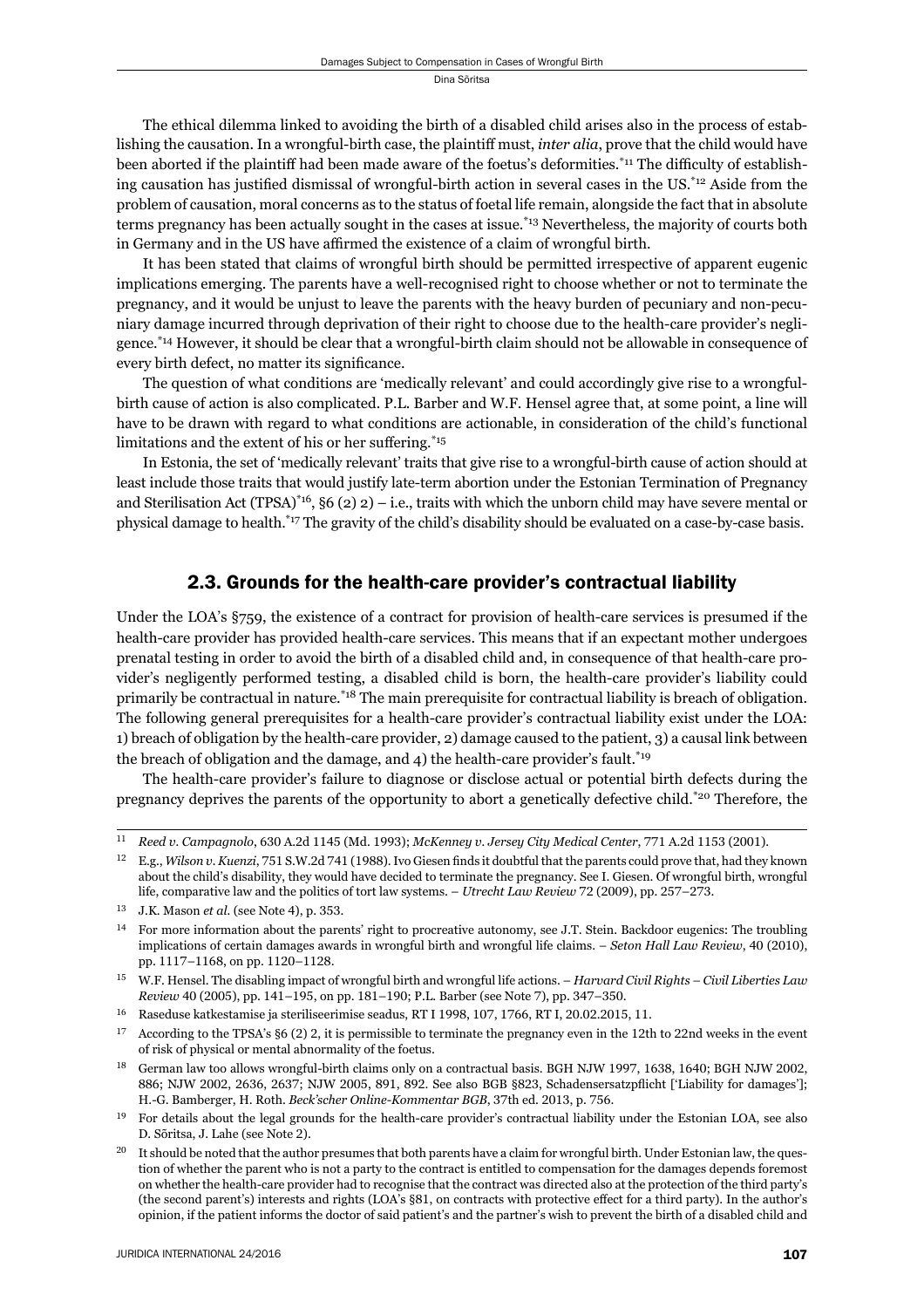health-care provider's liability may lie in misdiagnosis or the (mostly consequent) breach of obligation to inform the patient.\*21 The LOA, in §766 (1), explicitly prescribes that the health-care provider shall inform the patient of the results of the examination of the patient, the state of his or her health, etc.

The Estonian Supreme Court has explained that giving an incorrect diagnosis can be regarded as a breach of obligation arising from the contract for provision of health-care services. Consequently, the health-care provider must compensate for the damage that has evolved as a result of misdiagnosis if correct diagnosis was possible when the general level of medical science and the general duty of care at the time are taken into account.\*22

If the prerequisites stated above for contractual liability are met, nothing stands in the way of the health-care provider's liability in wrongful-birth cases under the Estonian LOA. In every case, the central question is whether the health-care provider has breached the contractual obligation.

## 2.4. The possibility of the health-care provider's delictual liability

According to Estonian law, making a claim on a contractual basis does not exclude delictual liability. In principle, the patient could issue a claim on alternative grounds if the prerequisites stipulated in the LOA's  $$1044$  (2) are met.<sup>\*23</sup>

In cases of misdiagnosis, the Estonian Supreme Court has affirmed, in principle, the patient's claim against the health-care provider also on the basis of the law of delict.<sup>\*24</sup> However, Estonian courts have not appraised whether misdiagnosis constitutes a delict. In the author's opinion, failing to diagnose a child's disability cannot constitute an unlawful act in the meaning of the law of delict, because there is no protective provision that entails an obligation on the part of a health-care provider to diagnose a child's disability.\*25

As the health-care provider is not the cause of the child's disability, it is not possible to rely exclusively on the LOA's  $§1045(1)2)$ , according to which the infliction of damage is unlawful if the damage stems from causing of bodily injury or damage to the health of the victim. Also, the Estonian Supreme Court has stated that, according to the LOA's §130 (1), only the aggrieved person (and no other person) can claim damages arising from health damage or bodily injury.\*26 Therefore, the parents cannot rely on the LOA's §1045 (1) 2) when stating that they have suffered damage due to their child's health condition.

The objective behind the obligation to inform the patient is not to prevent harm to the patient's life or health but primarily to prevent violation of personality rights.<sup>\*27</sup> In principle, the health-care provider's

enters into the contract, it can be alleged that the health-care provider should have recognised the interests of the patient's partner and the aim of the patient to protect said partner's interests.

<sup>&</sup>lt;sup>21</sup> E.g., *Hickman v. Group Health Plan, Inc., 396 N.W.2d 10, 17 (Minn. 1986); <i>Reed v. Campagnolo* (see Note 11). In *Smith v. Cote*, the court stated that the relevant standard of obligation for informing the patient does not require a physician to identify every possible birth defect without regard for the significance (*Smith v. Cote*, 128 N.H. 231 [1986]).

<sup>&</sup>lt;sup>22</sup> CCSCd 3-2-1-171-10, para. 14, 8.4.2011, *E. B. v. SA Põhja-Eesti Regionaalhaigla* (in Estonian).

According to the LOA's §1044 (2), compensation for damage arising from the violation of contractual obligations shall not be claimed on the basis of unlawful causing of damage unless otherwise provided by law. Compensation for damage arising from the violation of contractual obligations may be claimed on the basis of unlawful causing of damage if the objective of the violated contractual obligation was other than to prevent the damage for which compensation is claimed.

<sup>&</sup>lt;sup>24</sup> E. B. v. SA Põhja-Eesti Regionaalhaigla (see Note 22).

<sup>&</sup>lt;sup>25</sup> According to the LOA's §1045 (1), the causing of damage is unlawful if, above all, the damage is caused by 1) causing of the death of the victim; 2) causing of bodily injury to or harm to the health of the victim; 3) deprivation of the victim of his or her liberty; 4) violation of a personality right of the victim; 5) violation of the right of ownership or a similar right, or a right of possession, of the victim; 6) interference with a person's economic or professional activities;  $\bar{7}$ ) behaviour that violates a duty arising from the law; or 8) intentional behaviour contrary to good morals. In the LOA's  $\S1045$  (1) 1)–5), the unlawfulness of the act is defined in terms of consequences of the tortfeasor's act or inaction. The grounds for unlawfulness under §1045 (1) ɷ)–ɹ), necessitate the evaluation of the tortfeasor's act or inaction and not the consequence. For more details, see P. Varul *et al. Võlaõigusseadus III. ɹ. ja ɲɱ. osa (§-d ɷɲɺ–ɺɲɷ ja ɲɱɱɶ–ɲɱɷɸ) Kommenteeritud väljaanne* ['Law of Obligations Act III, Parts 8 and 10 (§§ 619–916 and 1005–1067: A Commentary']. Tallinn: Juura 2009, p. 641 (in Estonian). About the legal grounds for the health-care provider's delictual liability under Estonia's LOA, see also D. Sõritsa, J. Lahe (see Note 2), pp. 147–148.

<sup>&</sup>lt;sup>26</sup> CCSCd 3-2-1-174-10, para. 12, 9.3.2011, *Nikolai Bedritski v. Osaühing KLAVESTI* (in Estonian).

<sup>&</sup>lt;sup>27</sup> P. Varul *et al.* (see Note 25), p. 293. Violation of personality rights in the meaning of the Estoanian Obligations Act may lie in, e.g., unlawful depriving a person of liberty, defamation, unjustified use of the person's name or image of the person, the breaching the inviolability of the private life, right to free self-realisation etc. P. Varul *et al. Võlaõigusseadus I. Üldosa (§*§*ɲ–ɳɱɸ) Kommenteeritud väljaanne* ['Law of Obligations Act I, General Part (§§ ɲ–ɳɱɸ: A Commentary']. Tallinn: Juura 2006, pp. 463-464 (in Estonian).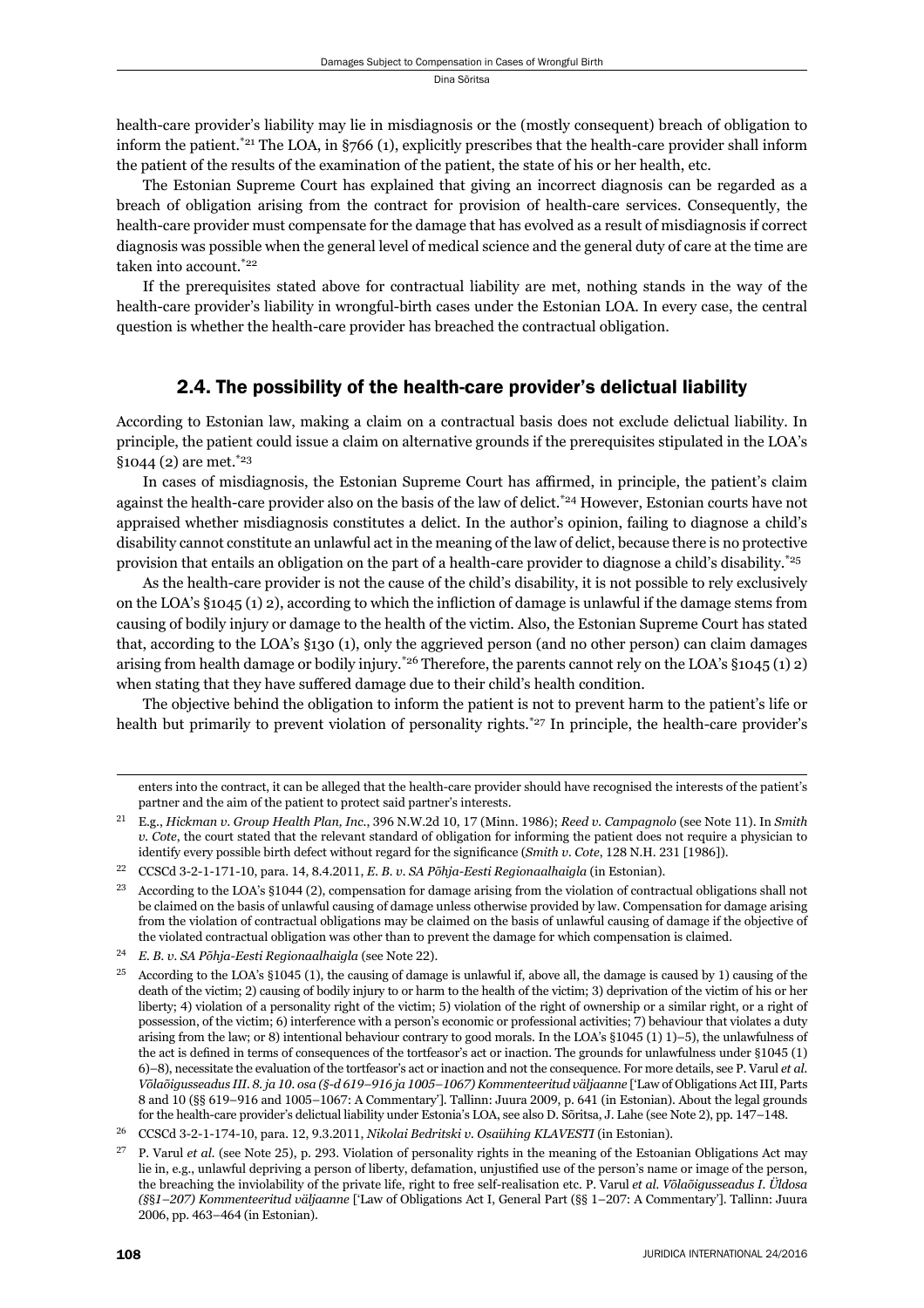delictual liability could follow from breach of the parents' personality right(s). However, such liability is possible only if the unlawful act results from breach of protective provisions, because the failure to inform the patient as such should not be considered unlawful according to the LOA's §1045.

In addition, relying on intervention in family planning as violation of personality rights (see the LOA's §1045 (1) 4) should not bring about delictual liability under Estonian law, because in such a case the existence of a contract supersedes the delictual liability. Besides intervention in family planning, the birth of a disabled child could, in principle, entail breach of other personality rights of the parents, as in loss of consortium.\*28 The applicability of delictual liability in these cases depends on the interpretation given to the second sentence of  $\S$  1044 (2)<sup>\*29</sup> and evaluation as to which kind of damage the breached contractual obligation was an attempt to prevent.

In the author's opinion, the health-care provider's delictual liability does not follow in cases of wrongful birth.

# 3. Defining damages subject to compensation in cases of wrongful birth

#### 3.1. Kinds of damages in cases of wrongful birth in Germany and the US

The birth of a disabled child may cause both pecuniary and non-pecuniary damage. Pecuniary damage may include medical expenses associated with pregnancy and delivery, unexpected maintenance costs due to the child's disability (i.e., costs associated with the infant's and adult's case-specific care and treatment requirements), and loss of income. Non-pecuniary loss may lie in the pain caused to the mother in the course of pregnancy and birth, the interference with one's family planning, and the mental suffering due to having to care for a disabled child.\*30 Courts in the US and Germany have not taken a uniform stance as to what kinds of damages should be awarded in cases of wrongful birth if the claim as such is allowed.

In Germany, the child's maintenance costs may be compensated for fully in cases of wrongful birth. The health-care provider is responsible not only for the additional expenses connected to the child's disability but also for the child's maintenance costs in full. Hence, maintenance costs are awarded irrespective of the state of the child.\*31 The Federal Court of Justice of Germany has stated that the health-care provider who advises a woman about the possibility of amniocentesis and dangers to the child is held liable for the subsequent maintenance costs if, for reason of lack of information, that woman gives birth to a disabled child.<sup>\*32</sup>

In contrast, in the United States, claims by the parents for recovery of ordinary child-raising costs are rarely successful.\*33 Most jurisdictions in the US accept the recovery of extraordinary expenses, including hospital and medical costs, that are necessary for treating the birth defect, along with additional medical or educational costs attributable to the birth defect. However, the lifetime expense of caring for a disabled individual depends on the birth defect and its development, thereby making preparation of a lifetime care plan both complex and challenging.\*34

A claim for loss of consortium arises from the loss of society, affection, assistance, and conjugal fellowship suffered by the marital unit as a result of the physical injury to one spouse through the tortious conduct of a third party. For an example, see *Oaks v. Connors*, 339 Md. 24 (1995). See also D.W. Whitney, K.N. Rosenbaum (see Note 7), p. 196. In the Estonian LOA, an indicative list of personality rights is presented in §1046 (1), according to which the defamation of a person, *inter alia*, by passing undue value judgement, through the unjustified use of the name or image of a person, or by breaching the inviolability of the private life or another personality right of a person is unlawful unless the law provides otherwise. See also P. Varul *et al.* (see Note 25), pp. 646-647.

<sup>&</sup>lt;sup>29</sup> The second sentence of the LOA's §1044 (2) states that compensation for the damage arising from the violation of contractual obligations may be claimed on a delictual basis if the objective for the violated contractual obligation was other than to prevent the damage for which compensation is claimed.

<sup>&</sup>lt;sup>30</sup> B.C. Steininger. Wrongful birth and wrongful life: Basic questions. – *Journal of European Tort Law* 1 (2010) / 2, pp 125–155, on p. 128. – DOI: http://dx.doi.org/10.1515/JETL.2010.125.

<sup>&</sup>lt;sup>31</sup> BGHZ 89, 95, 105; BGHZ 124, 128, 145. See also N.M. Priaulx. Conceptualising harm in the case of the unwanted child. – *European Journal of Health Law*  $9(2002) / 4$ , pp. 337-359, on p. 349. - DOI: http://dx.doi.org/10.1163/157180902773123969.

<sup>&</sup>lt;sup>32</sup> BGHZ 89, 95 2923; NJW 1997, pp. 1638, 1640. Amniocentesis is a medical procedure that is regarded as the 'gold standard' in prenatal testing, with accuracy approaching 100%. It is performed through the maternal abdomen. See also D.W. Whitney, K.N. Rosenbaum (see Note 7), p. 168.

<sup>&</sup>lt;sup>33</sup> D.W. Whitney, K.N. Rosenbaum (see Note 7), p. 176.

<sup>34</sup> *Ibid.*, p. 174.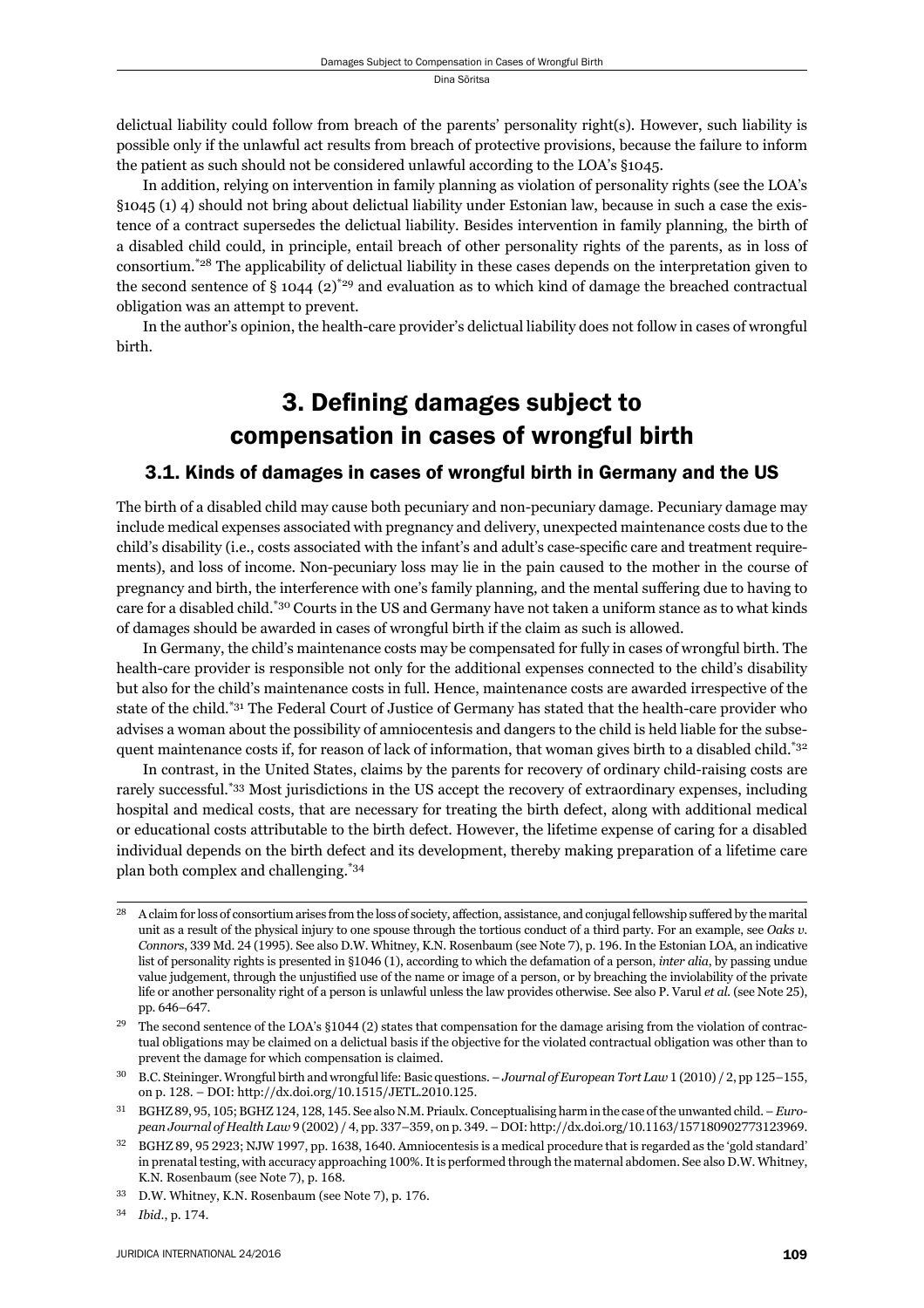In German law, the mother can recover non-pecuniary damages for pain and suffering attendant on childbirth only if that pain and suffering 'exceeds the inflictions which accompany a birth without complications'.\*35 Those US courts that refuse to allow the recovery of emotional distress damages have typically relied on the assertion that emotional trauma has not been accompanied by physical injury or that the recovery of such damages is too speculative.\*36

It has been pointed out that damages for parents' loss of the child's services and companionship are not recoverable, and neither are damages for maternal pain and suffering due to childbirth.\*37 The US courts have awarded damages for spousal loss of consortium.<sup>\*38</sup>

## 3.2. The legal frames for compensation for the damage in Estonia

According to the Estonian LOA, the aim for compensation for damage is to place the aggrieved person in a situation as near as possible to that in which he or she would have been if the circumstances that are the basis for the compensation obligation had not arisen; see the LOA's §127 (1). The purpose of the breached obligation or the protective provision should be taken into account, according to §127 (2), irrespective of the legal basis for compensation for the damage. If the claim is issued on a contractual basis, the damage should also be foreseeable, under the LOA's §127 (3).

In the author's opinion, a contract for provision of health-care services that is aimed at detecting potential birth defects protects both pecuniary and non-pecuniary interests.

Under the LOA's §130 (1), compensating for the pecuniary damage associated with the patient's own health should apparently not be problematic. In the case of misdiagnosis and consequent breach of the obligation to inform the patient, the cost of unsuccessful procedures could be compensated for.\*39 Hence, the expenses for the unsuccessful prenatal testing should be compensated for, as should the medical expenses associated with pregnancy and delivery. Loss of income during pregnancy and after the birth of a disabled child that arises from the need to take care of the child could also be subject to compensation.

The LOA's §134 (1) states that compensation for non-pecuniary damage arising from non-performance of a contractual obligation may be claimed only if the purpose of the obligation was to pursue a non-pecuniary interest and, under the circumstances related to entry into the contract or to the non-performance, the obligor was aware or should have been aware that non-performance could cause non-pecuniary damage.

As is stated above, the purpose of the health-care provider's obligation in these cases is also to pursue a non-pecuniary interest. Therefore, under the LOA's §134 (2), claiming non-pecuniary damage due to the breach of personality rights is possible also. However, issuing the claim for non-pecuniary damages on grounds of breach of contractual obligation is considerably limited according to Estonian case law.\*40

With regard to interference with the parents' personality rights, the success of a claim for non-pecuniary damages in Estonia depends on whether deciding to terminate the pregnancy, if there is a possibility of the child's disability, according to the TPSA's  $\S6$  (2) 2, should be affirmed as person's right of selfdetermination.\*41 Regarding the right to family planning or procreation as a personality right presumes alleging that the possibility of aborting the pregnancy within the 12th–22nd week if the unborn child may suffer severe mental or physical harm to its health<sup> $*42$ </sup> is aimed at protecting the above-mentioned interests. In the author's opinion, deciding to terminate the pregnancy if there is a possibility of the child being born with a disability should be affirmed as a personal right of self-determination. Consequently, there should be compensation for the non-pecuniary damage arising from the interference with family planning.

 $35$  BGH decision of 18 January 1983, BGHZ 86, 240 = NJW 1983, 1371 = JZ 1983, 447; N.M. Priaulx (see Note 31), p. 349.

<sup>&</sup>lt;sup>36</sup> D.W. Whitney, K.N. Rosenbaum (see Note 7), p. 191.

<sup>37</sup> *Ibid.*, p. 195.

<sup>&</sup>lt;sup>38</sup> The compensation covers the loss of society, affection, assistance, and conjugal fellowship, encompassing more than the loss or impairment of sexual relations. See, e.g., *Deems v. Western Maryland Ry.*, 247 Md. 95, 231 A.2d 514 (1967); *Exxon* Corp. v. Schoene, 67 Md. App. 412, 423, 508 A.2d 142 (1986).

<sup>&</sup>lt;sup>39</sup> Such a standpoint has already been adopted in Estonian case law in cases of medical error. See the decision in case No. 2-09-15036, 15.2.2010, of Harju County Court.

<sup>&</sup>lt;sup>40</sup> Decision in case No. 3-2-1-71-14 of the Supreme Court *en banc*, 15.12.2015, para. 131.

Awarding compensation for interference with reproductive autonomy presupposes that the latter is classified as an interest protected by the legal order. B.C. Steininger (see Note 30), p. 150.

<sup>&</sup>lt;sup>42</sup> See the TPSA's §6 (2) 2). For example, US courts have held that deciding to terminate the pregnancy falls within the mother's right of self-determination (*Canesi v. Wilson*, 730 A.2d 805 [1999]).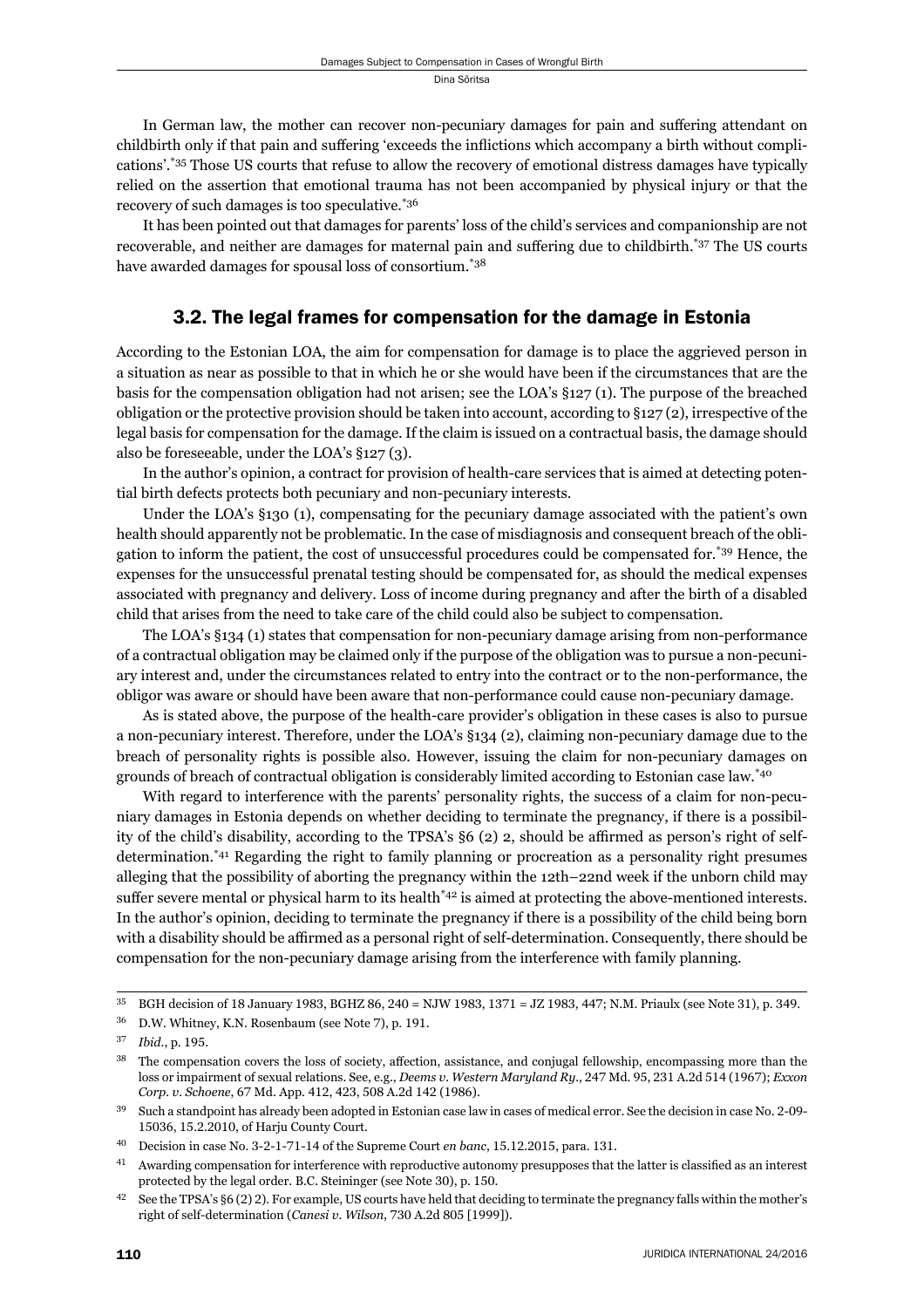The Estonian Supreme Court has generally allowed compensation for non-pecuniary damage arising from physical and mental pain and suffering due to misdiagnosis or medical error by the health-care provider.\*43 Accordingly, in the event of misdiagnosis of a child's disability, if the parents' emotional distress results in remarkable damage to their health, non-pecuniary damages too could be awarded. Compensation for non-pecuniary damage due to disappointment and frustration arising from the situation of unexpectedly becoming a parent of a disabled child, however, would be highly debatable in Estonian courts.

However, there are other grounds for non-pecuniary damage-compensation claims, that are not based on the parents' disappointment with having to raise a disabled child. According to J.T. Stein, compensation for non-pecuniary damage is possible on the grounds that the parents have to watch their child die. This is the case if the genetic disease suffered by the child causes him or her to die at a very young age and the parents suffer emotional distress as witnesses to this.<sup>\*44</sup> The LOA's §134 (3) stipulates that in the case of an obligation to compensate for damage arising from the death of a person or serious bodily injury or health damage caused to that person, the persons closest to the deceased or the aggrieved person may also claim compensation for non-pecuniary damage if payment of such compensation is justified by exceptional circumstances.

The condition of exceptional circumstances in the sense of the LOA's §134 (3) is not met merely by the abstract fact of death and consequent grief and loss. The Estonian Supreme Court has explained that these exceptional circumstances are affirmed in the event of the plaintiff's spatial proximity to the deceased or severely injured close person at the time of or after the accident.<sup>\*45</sup> Compensation under §134 (3) would, therefore, be justified only if the parents were to witness the child's death (i.e., be in spatial proximity during it) or, for example, experience emotional distress as a result of seeing their child suffer.

However, awarding pecuniary and non-pecuniary damages is not automatically justifiable in full. The Estonian LOA stipulates several possible limits to the compensation and the extent of the damages. Below, the main problematics and *pro* and *contra* arguments connected with compensation for a disabled child's maintenance costs and non-pecuniary damage are analysed.

# 4. Compensation for the disabled child's maintenance costs and non-pecuniary damage: *Pro* and *contra*

#### 4.1. The child's maintenance costs: The problematic causal link

There seems to be consensus in Europe that in cases of wrongful birth, at least the additional costs of care attributable to the disability should be claimable as pecuniary damages. However, the question of whether the costs of child care should be claimable in full is still debatable.\*46

As is emphasised above, in cases of wrongful birth there could be a presumption that the parents were ready to bear at least the maintenance costs of the expected healthy child and, hence, that only non-recoverability of the extra costs associated with disability could harm the interests of the child.\*47 However, this approach does not take into account the possibility that the parents, had they been informed in a timely manner of the child's disability, might not have decided to keep the child and so would not have had to bear the child's maintenance costs at all.\*48 It could therefore be alleged, according to the *conditio sine qua non*

<sup>&</sup>lt;sup>43</sup> *E. B. v. SA Põhja-Eesti Regionaalhaigla* (see Note 22), para. 15.

<sup>44</sup> J.T. Stein (see Note 14), p. 1161.

<sup>45</sup> CCSCd 3-2-1-19-08, 9.4.2008, *H. V v. AS Taisto Liinid*, paras 16-17 (in Estonian).

Confirmed in BGH, 2000, NJW 1782; see also M. Hogg. Damages for pecuniary loss in cases of wrongful birth. - *Journal of European Tort Law* 1 (2010) / 2, pp. 156–170, on p. 169. – DOI: http://dx.doi.org/10.1515/JETL.2010.156.

<sup>&</sup>lt;sup>47</sup> W.T. Nuninga. Wrongful testing and its lively consequences. – *European Journal of Law Reform* 16 (2014), pp. 181-206, on p. 204. Nevertheless, as shown above, the parents' readiness to bear the maintenance costs of an expected healthy child have not precluded the German courts from awarding the parents damages for the full amount of the child's maintenance costs (i.e., not only the extra costs associated with disability).

<sup>&</sup>lt;sup>48</sup> B.A. Koch. Comparative report. – B. Winiger *et al. Digest of European Tort Law, Volume 2: Essential Cases on Damages.* Berlin: Walter de Gruyter GmbH & Co. KG 2011, p. 960. – DOI: http://dx.doi.org/10.1515/9783110248494. The compensation for depriving the parents of the possibility to choose is similar to compensation under the principle of loss of chance. For discussion of compensation for lost chance in various European countries, see B. Winiger *et al. Digest of European Tort Law, Volume 1: Essential Cases on Natural Causation*. Mörlenbach, Germany: Springer-Verlag / Wien 2007, pp. 545–592.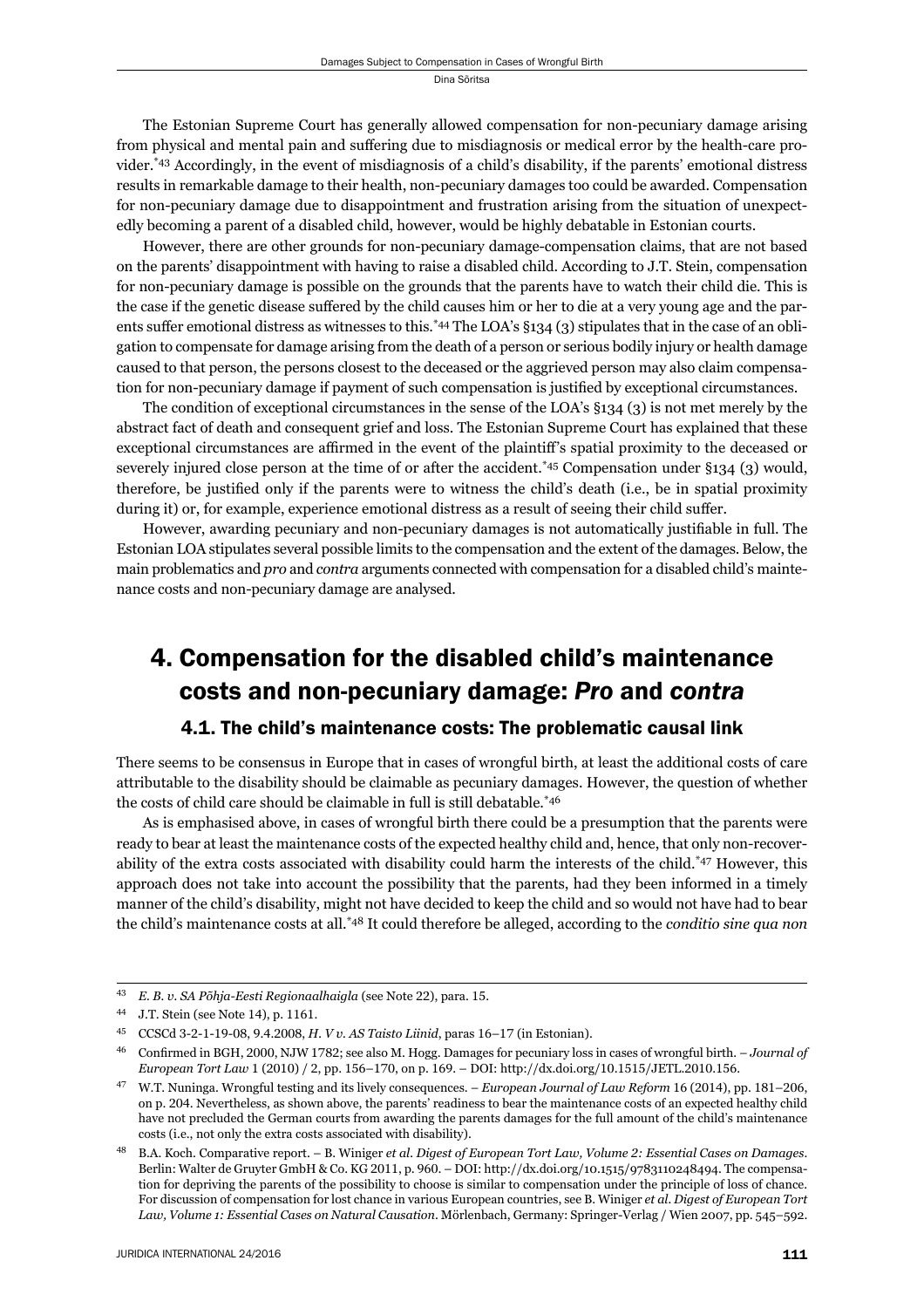rule, that were it not for the health-care provider's negligence, the child in question would not have been born at all and the parents would have avoided the expenses attendant to the birth of a child.

Nevertheless, there are several *contra* arguments with regard to the causal link, under the *conditio sine qua non* rule, between the health-care provider's negligence and the disabled child's maintenance costs. As M. Hogg has noted, notwithstanding the existence of a causal link it is generally stated that the creation of the parent's maintenance obligation as a fundamental value as a result of the third party's negligence is not sufficient for the maintenance obligation to transfer to the third party.<sup>\*49</sup> In contrast, B.C. Steininger has pointed out that the origin of the obligation to pay maintenance under family law does not preclude a compensation claim.\*50

Another argument *contra* awarding the child's maintenance costs is the attachment of a negative value judgement to the child and infliction of psychological harm on the child if he or she learns about the parents' claim against the health-care provider.\*51 At the same time, though, satisfying the claim for the disabled child's maintenance costs could be in the interests of the child him- or herself and the whole family.\*52

According to the Estonian Family Law Act (FLA)<sup>\*53</sup>, §97 3), a descendant or ascendant who needs assistance and is unable to maintain him- or herself is also entitled to receive maintenance. In the author's opinion, the possible negative value judgement concurrent with the compensation for maintenance costs is outweighed by the benefits to the child. Awarding damages to the parents would only help them provide the necessary care to their child; hence, it would be favourable for the disabled child.

In principle, therefore, the disabled child's maintenance costs (i.e., both the expected costs of raising a healthy child and the additional expenses due to disability) could be compensated for under the Estonian Law of Obligations Act. The question of the limits to the compensation for damage is analysed below.

## 4.2. The possibility of offsetting benefits in compensation for non-pecuniary damage

In cases of wrongful birth, the issue of the possibility of benefit offset raises another intriguing question. According to the LOA's §127 (5), any gain received by the injured party shall be deducted from the compensation for the damage unless deduction is contrary to the purpose of the compensation. The prerequisites for benefits offset under the LOA's  $\S 127$  (5) are, firstly, a causal link between the benefits and the infliction of damage and, secondly, that the offset is not contrary to the purpose of the compensation.

In the United States, according to Restatement (Second) of Torts, Section 920, also the value of the benefit conferred is generally considered in mitigation of damages. The US courts have applied the benefit off set rule in some cases by comparing the economic expenses of rearing a disabled child with those for a healthy child and awarded the excess to the parents as damages. However, this approach has been criticised, because the comparison should be between a disabled child and, after abortion, having no child at all.<sup>\*54</sup> Benefit offset has been applied in Germany also. However, it has been emphasised that offset is only possible with respect to damages of the same kind: because the 'benefit' of raising a child is non-pecuniary, primarily offsetting of non-pecuniary damage could be discussed.\*55

W.F. Hensel has pointed out that, while the courts emphasise the inherent benefits of rearing a healthy child, many courts ignore these benefits if a child is born with a genetic defect.<sup>\*56</sup> However, in the author's

<sup>&</sup>lt;sup>49</sup> M. Hogg (see Note 46), pp. 156-170.

<sup>&</sup>lt;sup>50</sup> B.C. Steininger (see Note 30), p. 134.

<sup>51</sup> For more information on this, see B.C. Steininger (*ibid.*), pp. 129–130.

ɶɳ *Ibid*.

<sup>53</sup> Perekonnaseadus, RT I 2009, 60, 395, RT I, 12.03.2015, 99.

ɶɵ C.W. Leightman. *Robak v. United States*: A precedent-setting damage formula for wrongful birth. – *Chicago–Kent Law Review* 58/3 (June 1982), pp. 725-764, on p. 747.

<sup>&</sup>lt;sup>55</sup> B.C. Steininger (see Note 30), p. 137. On receiving a child as a non-pecuniary benefit, see also N. Priaulx. Health, disability & parental interests: Adopting a contextual approach in reproductive torts. – *European Journal of Health Law* 12 (2005), pp. 213–244, on p. 218. It should be noted that, in principle, the child's possible obligation to support his or her parents in future (see the FLA's §§ 96–97) could be regarded as a pecuniary benefit against which some of the damages could be offset. However, in the case of a disabled child, the child's own obligation to provide support is questionable, when that child's health condition is taken into account.

<sup>&</sup>lt;sup>56</sup> W.F. Hensel (see Note 15), p. 154. About the case law and for analysis of application of the benefit rule, see K.C. Vikingstad. The use and abuse of the tort benefit rule in wrongful parentage cases. – *Chicago–Kent Law Review* 82 (2007) / 8, p. 1087.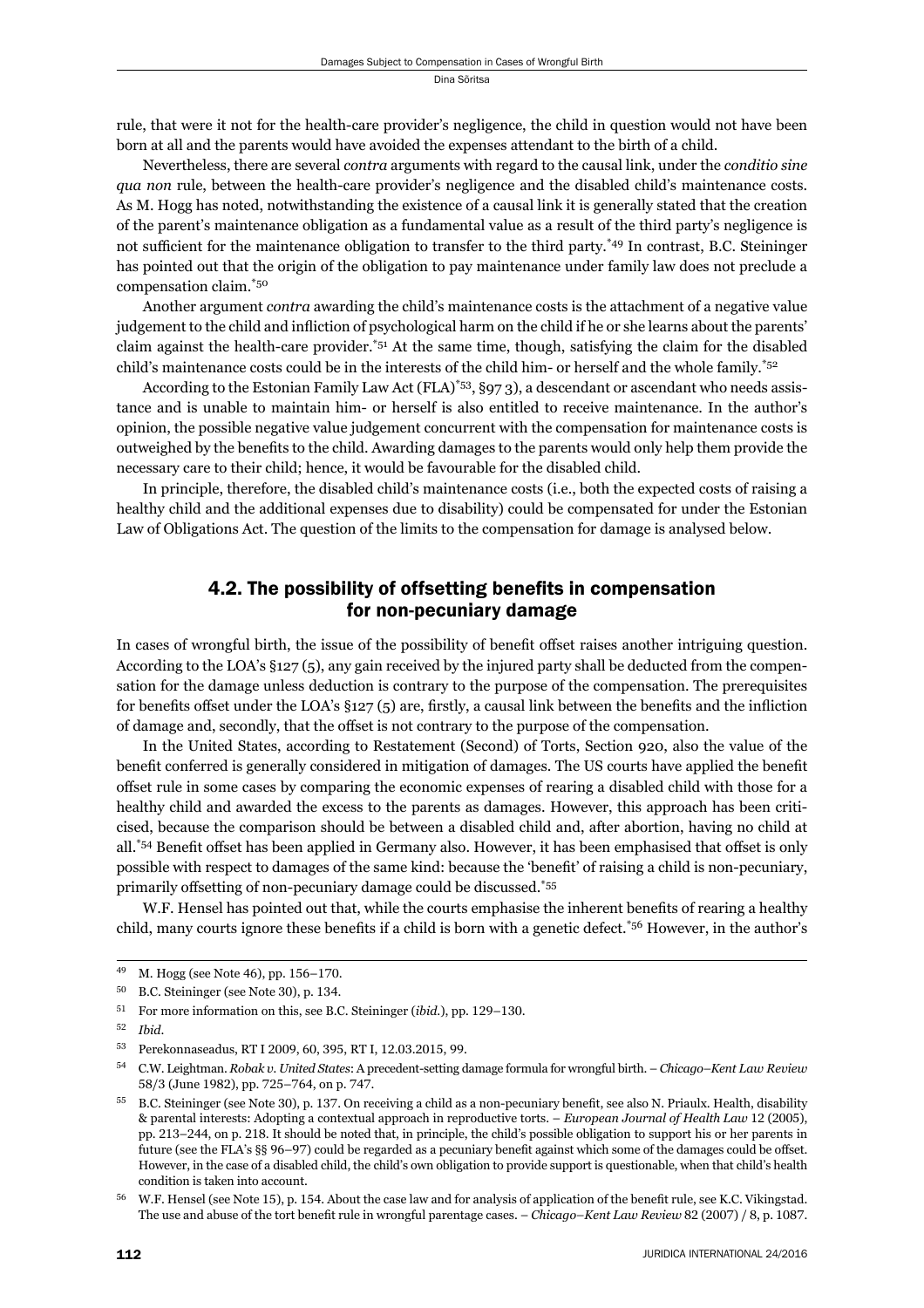opinion, the grave consequences of having to raise a disabled child cannot be diminished by the fact that the parents still obtained a child (though not the child they expected). D.W. Whitney and K.N. Rosenbaum too find that the benefit offset theory should not be applicable in wrongful-birth cases.<sup>\*57</sup> The present article argues that it is disputable whether the joy of a healthy child can be cast in parallel with the consequences of raising and caring for a disabled child. Hence, it is complicated to presume that the birth of a disabled child is accompanied by the benefits that could be offset under the LOA's  $\S$ 127(5).

## 4.3. Reduction of the amount of compensation due to the parents' part in causing damage

According to the LOA's §139 (1), if damage is caused in part by circumstances dependent on the injured party or due to a risk borne by the injured party, the amount of compensation for the damage shall be reduced to the extent that said circumstances or risk contributed to the damage. The question of mitigation of damages has often been analysed in the context of wrongful-birth claims. One of the controversial arguments against awarding damages or for reducing the amount of damages is that the parents could have avoided the damages by terminating the pregnancy (if this course of action was still a possibility) or putting the child up for adoption.\*58

The aggrieved person's opportunities to avoid or reduce the damage and their effect on the compensation for the damages are generally recognised in both German and US law. However, in cases of wrongful birth, German case law rejects the idea that refusal to opt for abortion or adoption should cause the claim to fail.\*59 The principle of mitigation of damages on the above-mentioned grounds in wrongful-birth cases has also not been applied by the US courts.\*60

The controversy over the argument lies in the fact that, on one hand, it is stated that the child is unwanted and the child-rearing expenses should be allowable yet, on the other hand, the parents have chosen to keep their child.\*61 B.C. Steininger explains that the fact that the child was unplanned does not prejudice the parents' relationship to the child once it is born.\*62

In consideration of the possibility of aborting the child, it could be stated that the existence of grounds to terminate the pregnancy does not create an obligation to undertake abortion. Affirming such an obligation (through reduction of damages in cases of wrongful birth) would constitute an enormous invasion of privacy.\*63 On a similar account, it would be highly unreasonable to state that damages could be mitigated by putting the child up for adoption.\*64

In the author's opinion, it would be contrary to the principle of good faith (LOA's §6) to rely on the existence of parental opportunity to avoid damage in a case of wrongful birth by terminating the pregnancy or putting the child up for adoption. Therefore, the damages cannot be denied or reduced on these grounds.

# 5. Grounded scope of compensation in cases of wrongful birth

As is stated above, under the Estonian LOA, claims of wrongful birth could be successful primarily on a contractual basis. In the author's opinion, the contract for provision of health-care services that is aimed at detecting potential birth defects protects both pecuniary and non-pecuniary interests.

 $57$  D.W. Whitney, K.N. Rosenbaum (see Note 7), pp. 178–179.

<sup>58</sup> E.g., *Rieck v. Medical Protective Co.*, 64 Wis. 2d 514 (1974) 219 N.W.2d 242.

<sup>&</sup>lt;sup>59</sup> H. Oetker. Art und Umfang des Schadenersatzes ['The nature and the extent of damages']. – F.J. Säcker, R. Rixecker (eds). *Münchener Kommentar. Bürgerliches Gesetzbuch. Schuldrecht. Allgemeiner Teil. 5. Auflage* ['München Commentary on the German Civil Code: Law of Obligations, General Part, 5th Edition']. Munich: Verlag C. H. Beck 2007, p. 302.

<sup>60</sup> See, e.g., *Cockrum v. Baumgartner*, 95 Ill.2d 193 (1983) 447 N.E.2d 385.

<sup>&</sup>lt;sup>61</sup> A. Jackson. Wrongful life and wrongful birth. – *Journal of Legal Medicine* 17 (1996), pp. 349–381, on p. 377. – DOI: http:// dx.doi.org/10.1080/01947649609511013.

<sup>&</sup>lt;sup>62</sup> B.C. Steininger (see Note 30), p. 133.

<sup>&</sup>lt;sup>63</sup> See also *Rivera v. State of New York*, 404 N.Y.S.2d (1978).

<sup>64</sup> See, e.g., *Troppi v. Scarf*, 187 N.W.2d 511 (Mich. App. 1971).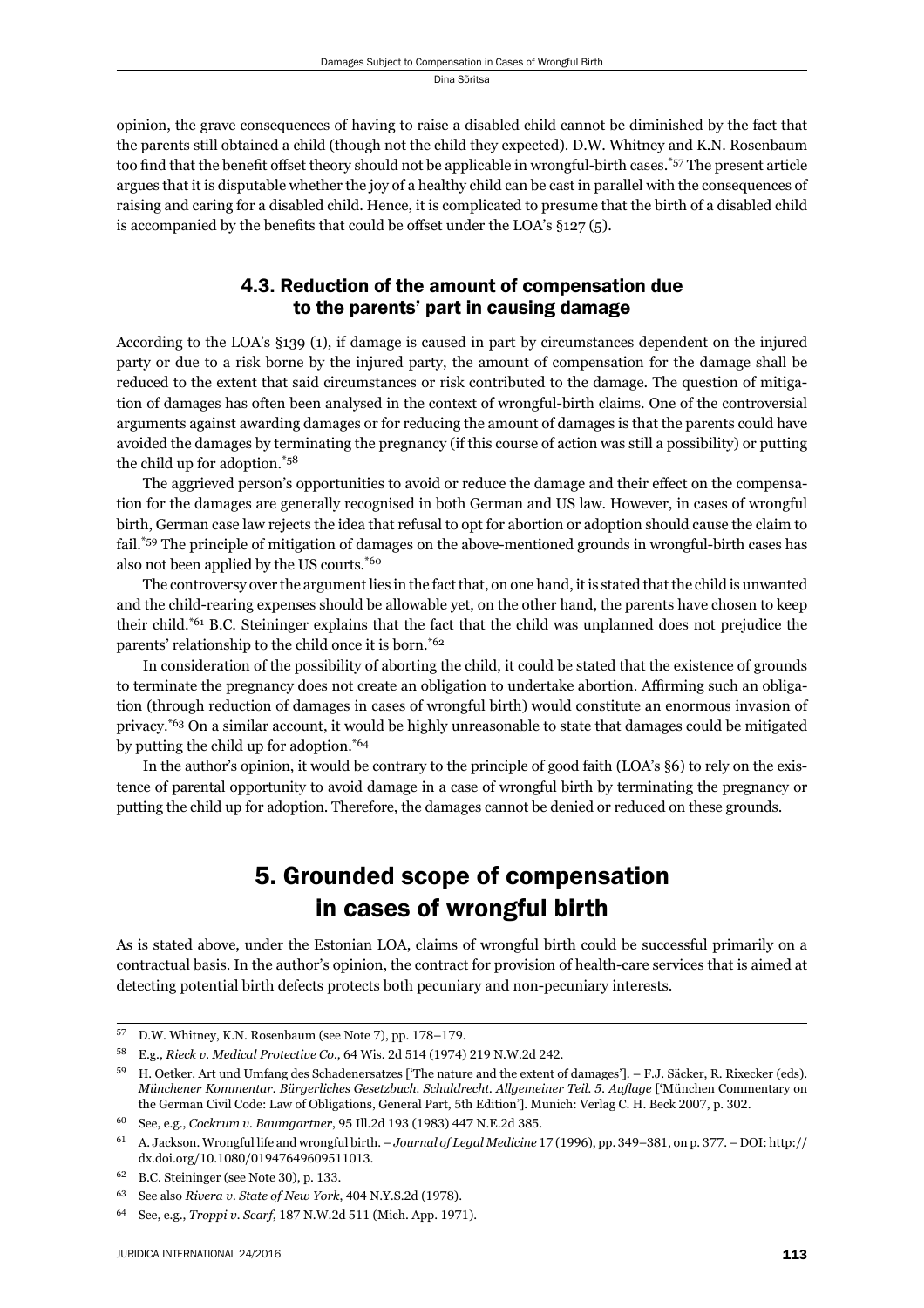In cases of wrongful birth, it is reasonable under the Estonian LOA to compensate for pecuniary damage arising from the birth of a disabled child. The financial damages in question may encompass the parents' loss of income along with medical expenses (e.g., the costs of the unsuccessful prenatal testing procedure).

With regard to the disabled child's maintenance costs, in principle, that child's maintenance costs (i.e., both the expected costs of a healthy child and the additional expenses due to disability) could be compensated for under the Estonian LOA. Compensation for these expenses is not precluded by the origin of the maintenance costs in the realm of family law.

In establishment of the recoverable damages, the child's life expectancy is taken into account. Therefore, the additional expenses connected to the child's disability are recoverable beyond the age of majority if the child remains dependent on the parents for support.<sup> $*65$ </sup> In German law too, the claim is not limited by the age of the child.\*66

Compensation for the non-pecuniary damage also is possible. Firstly, the damage to the mother due to the pain and inconvenience suffered during pregnancy and childbirth is subject to compensation.<sup>\*67</sup>

B.C. Steininger has stated that awarding compensation for non-pecuniary loss resulting from the violation of parental freedom of procreation does not entail denigration of the child and should not be in conflict with the origins of duties towards the child in the field of family law.<sup>\*68</sup>

In this author's opinion, the possibility of terminating the pregnancy under the TPSA's  $\S6$  (2) 2), is a personal right of self-determination. Therefore, a non-pecuniary damage claim based on interference with family planning is also subject to compensation if, under the LOA's §134 (1), the aim behind the breached obligation was, *inter alia*, the protection of a non-pecuniary interest (the right to family planning).

In exceptional circumstances, compensation for non-pecuniary damage could be possible under the LOA's §134 (3) on the grounds that parents have to watch their children die. Compensation for non-pecuniary damages on this foundation would be justified only if the parents were to witness the child's death or experience emotional distress as a result of seeing their child suffer.<sup>\*69</sup>

In Estonia, in cases of wrongful birth, the parents could, in principle, be entitled to pecuniary damages (costs of the unsuccessful medical procedure, medical expenses associated with pregnancy and delivery, loss of income, and the child's maintenance costs) along with non-pecuniary damages (emotional distress, intervention in family planning, and witnessing the child's suffering and consequent death), if the prerequisites listed above are met.

The calculation of damages recoverable in cases of wrongful birth has posed another obstacle for some courts. For example, in the cases *Gleitman v. Cosgrove* and *Terrell v. Garcia*, the court denied the claim for damages because calculating the expenses for a disabled child was impossible.\*70 However, it can be stated that similar calculations are performed in connection with other medical malpractice claims, and, therefore, the problems of calculation of damage should not preclude awarding damages in cases of wrongful birth.

# 6. Conclusions

Irrespective of the need to make moral judgements and to solve ethical dilemmas that is involved in wrongful-birth cases, it can be alleged that the parents should be allowed to file a wrongful-birth claim against a health-care provider if the health-care provider negligently failed to inform the parents in a timely manner of their future child's severe health condition. As long as the law protects the right to choose to have an abortion if the future child could potentially be born disabled, a wrongful-birth claim should be deemed justified.

However, the issue of recoverable damages in these cases remains contested by legal practitioners in various countries. When the foregoing analysis is generalised, it can be posited that in Germany the courts award the parents the child's maintenance costs in full, whereas US courts tend to award compensation

<sup>&</sup>lt;sup>65</sup> D.W. Whitney, K.N. Rosenbaum (see Note 7), p. 182.

<sup>66</sup> BGHZ 89, 95, 105; BGHZ 124, 128, 145.

 $^{67}$  BGH, NJW 1995, 2407; see also B.C. Steininger (see Note 30), p. 147; J.K. Mason *et al.* (see Note 7), p. 352.

<sup>&</sup>lt;sup>68</sup> B.C. Steininger (see Note 24), pp. 149-150. In several European countries, the damages associated with intervention in family planning are subject to compensation. For more details, see B.A. Koch (see Note 48), p. 903.

See 3.2 of this article.

<sup>70</sup> Gleitman v. Cosgrove, 49 N.J. 22 (1967) 227 A.2d 689; Terrell v. Garcia, 496 S.W.2d 124 (1973).